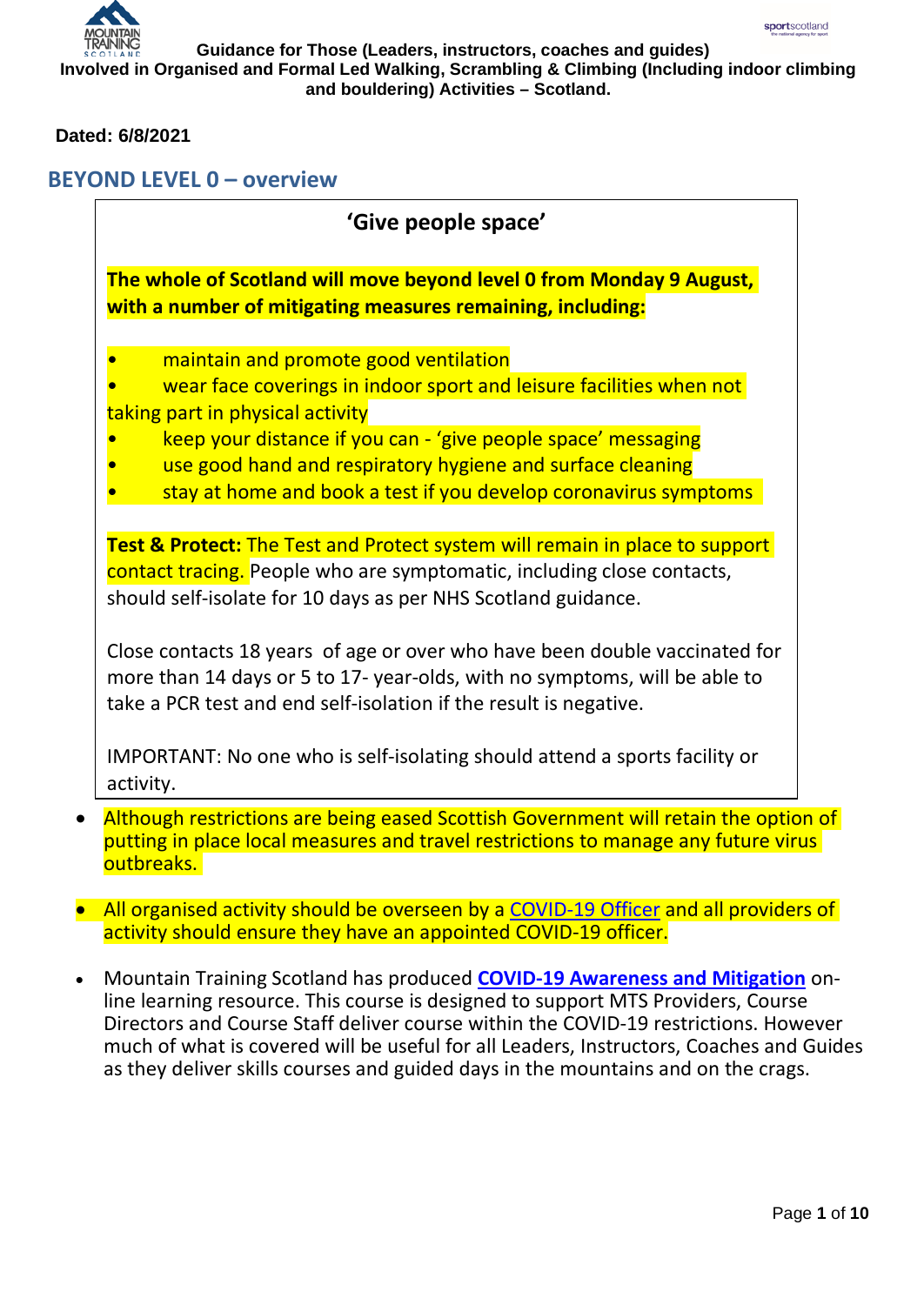

#### **Beyond Level 0 Guidance for organised mountain-related activity**

- 1. This document has been adapted from guidance produced by representatives from the British Mountain Guides (BMG) and the Association of Mountaineering Instructors (AMI). Our thanks to both these organisations for permission to use this as the basis for guidance for all those involved in positions of responsibility during formal led activity in mountain-related activity  $1$  i.e. leaders, instructors, coaches and guides (hereafter referred to generically as 'leaders').
- 2. These organized mountain-related activity technical guidelines should be read in parallel with the broader guidance for hillwalkers and climbers produced by Mountaineering Scotland and which can be found at this **[LINK](https://www.mountaineering.scot/coronavirus)**
- 3. These guidelines recommend a minimum standard and individuals may wish themselves to apply more rigorous behaviours, or they may find themselves involved with, or working for organisations, whose operating procedures require it.
- 4. To ensure that it is safe to progress 'Beyond Level 0', guidance is being linked to the 'Gateway condition'. This relates the amount of vaccine coverage to the Scottish Government's new strategic intent to 'suppress the virus at a level consistent with alleviating its harms'.
- 5. Most legal restrictions relating to Covid-19 will be lifted on the 9<sup>th</sup> August 2021 when Scotland moves to 'Beyond Level 0'. This includes restrictions on physical distancing and the size of social gatherings. Additionally, no businesses will have to legally remain closed.
- 6. Whilst these changes will signal the end of most restrictions for sport and physical activity it will not however signal the end of the epidemic. Covid-19 is a disease that will need to be managed for the foreseeable future and to maintain progress in returning to more normality, it is important that people continue to abide by a set of baseline measures covered by Scottish Government guidance and where relevant legislation.

<span id="page-1-0"></span><sup>&</sup>lt;sup>1</sup> The phrase, 'mountain-related' is used throughout the text. This should be read as referring to all of the activities listed: hill and mountain walking, rock climbing and scrambling, bouldering, indoor climbing, winter climbing, mountaineering, Alpine mountaineering and ski mountaineering.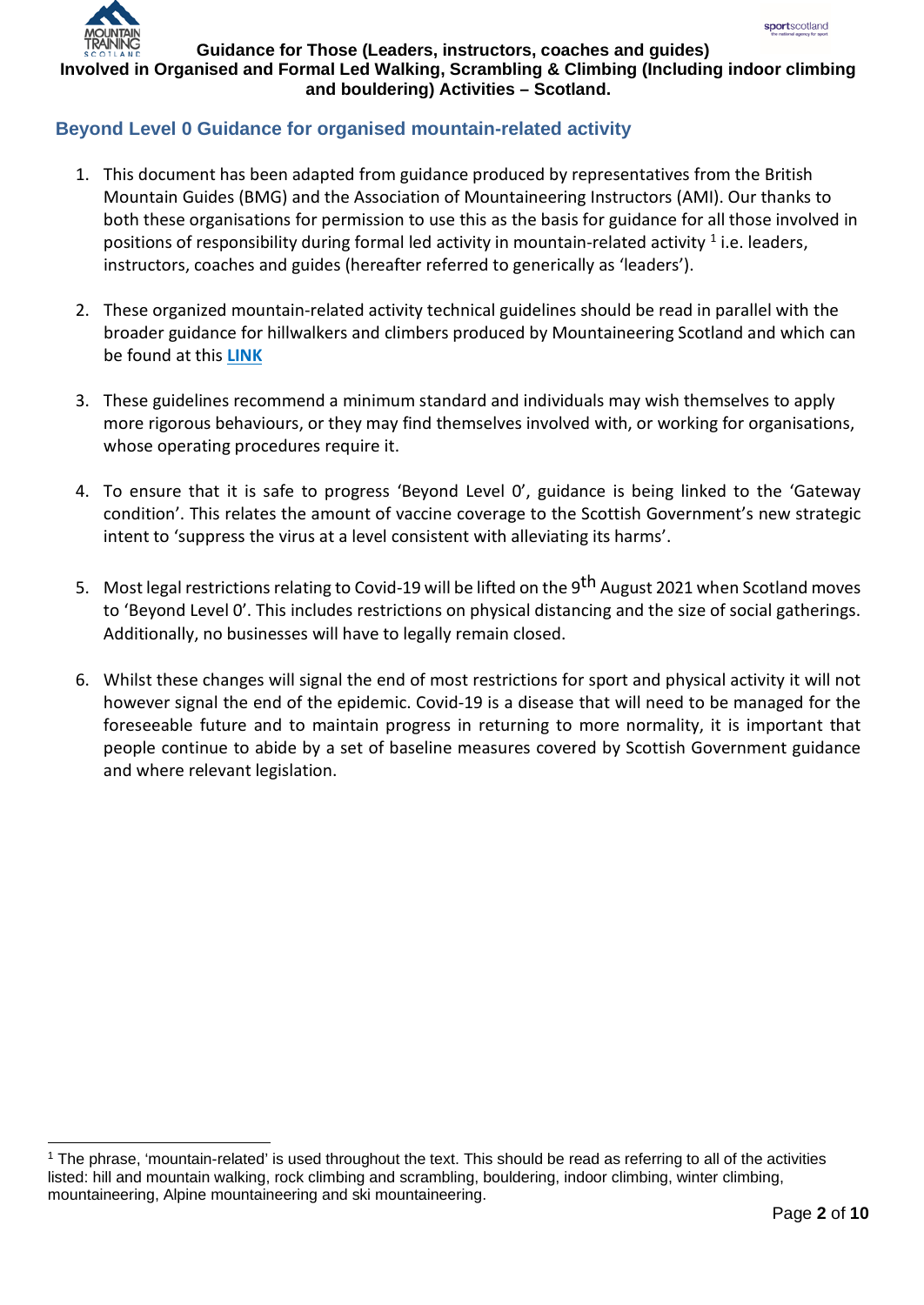

#### **Involved in Organised and Formal Led Walking, Scrambling & Climbing (Including indoor climbing and bouldering) Activities – Scotland.**

# **Health, Safety & Hygiene**

## 7. **Appoint a COVID-19 Officer**

- 8. All providers of mountain-related outdoor activity should ensure they have an appointed **[COVID-19](http://www.sportscotland.org.uk/media/5950/sportscotland-covid-officer.pdf)  [officer](http://www.sportscotland.org.uk/media/5950/sportscotland-covid-officer.pdf)** whose role it to ensure all appropriate management processes are in place so that they can effectively oversee and maintain the implementation of measures outlined herein. An e-learning module for COVID officers is available at **[HERE](https://rise.articulate.com/share/LlEWUj-o23H_4gC1AF002jdxdrCucQC0#/)**.
- 9. Activity providers should consider the use of pre-course screening questionnaires.

#### 10. **Mitigating COVID transmission**

11. Mountain Training Scotland has produced **[COVID-19 Awareness and Mitigation](https://mountain-training-scotland.teachable.com/p/covid-19-mitigation-and-awareness-mountain-training-scotland-courses/?preview=logged_out)** on-line learning resource. All those involved in working with groups in the outdoors are advised to undertake this free course which will take 30 minutes and will help overall awareness of COVID19 and support outdoor professionals make informed decisions regarding their working practice.

#### 12. **Key Principles in CV-19 transmission**

- 13. The key considerations to be mindful of regarding CV-19 transmission, which is primarily an aerosol borne infection are:
- close contact (including geometry i.e. which direction your faces are pointing)
- length/duration of exposure
- contaminated shared surfaces (fomites)
- 14. So being face to face and close to someone (who could be asymptomatic) for more than ten minutes, and/or handling surfaces that have been touched by them raises the risk of infection.
- 15. Please continue to observe the following protection principles they will help to mitigate the risk of infection to you and your participants:
- maintain and promote good ventilation
- wear face coverings in indoor sport and leisure facilities when not taking part in physical activity
- keep your distance if you can apply and adhere to 'give people space' messaging
- use good hand and respiratory hygiene and surface cleaning
- stay at home and book a test if you develop coronavirus symptoms

#### 16. **Face Coverings**

- 17. Face coverings must be worn by coaches when **indoors**, except where an exemption applies. For instance:
	- where an individual has a health condition or is disabled, including hidden disabilities, for example, autism, dementia or a learning disability.
	- or if there is a reasonable excuse not to wear a face covering such as:
	- where there is difficulty in communicating with participants who may not be close by and safety is an issue i.e., in a swimming lesson. In such cases alternative measures should be considered such as use of a face visor.
	- being physically active or exercising as part of the coached session.
	- The priority should be on ensuring the safety of the coach and participants and minimising the risk of virus transmission before, during and after activity.

18. The law says you must wear a face covering in most indoor public places including public transport...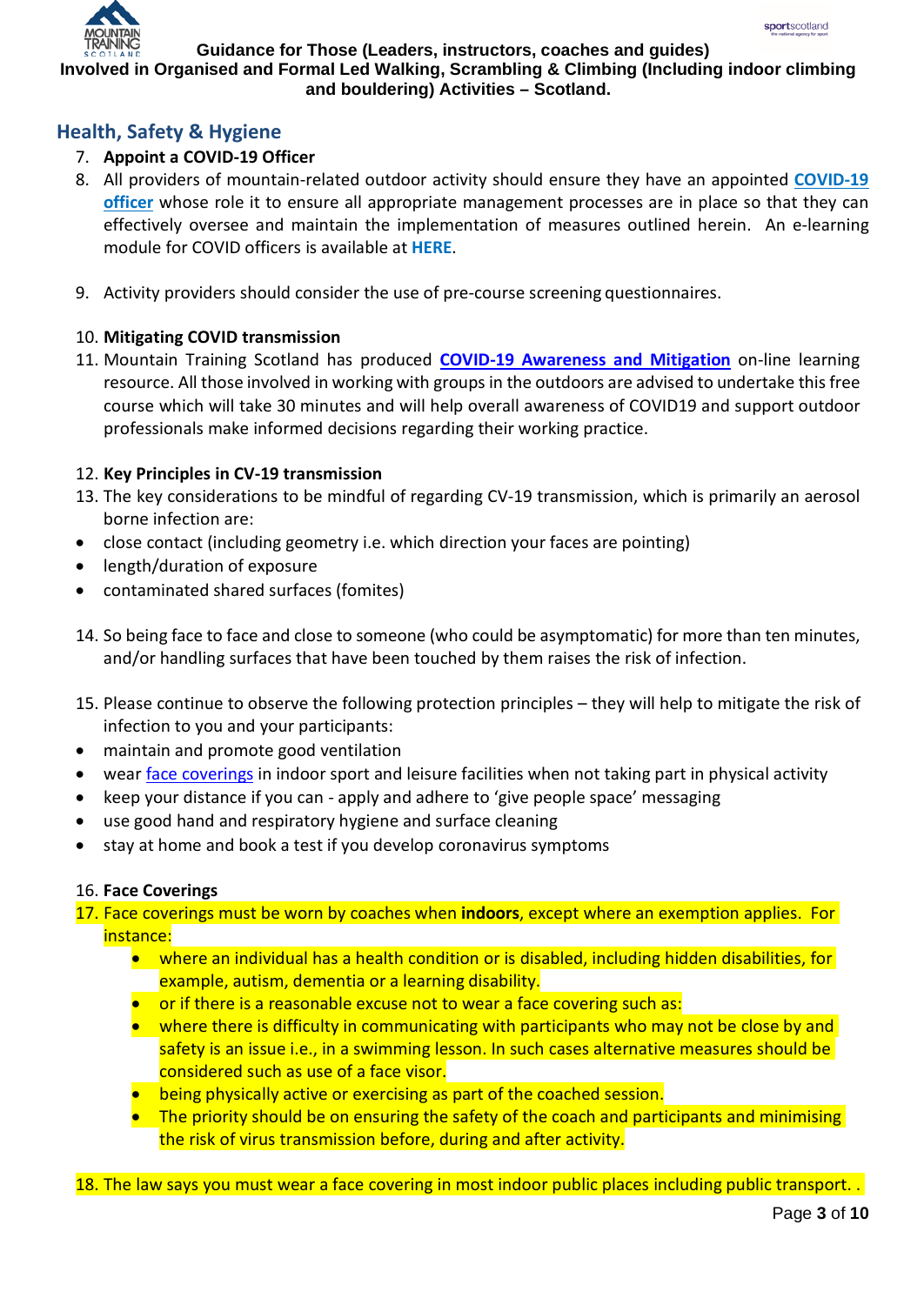

This is a mandatory requirement except where an exemption applies, or where there is a 'reasonable excuse' not to wear a face covering e.g. if you have a health condition or are disabled, including hidden disabilities such as autism, dementia or a learning disability.

- 19. Be aware that face coverings discriminate against some deaf people who need to look at lips to help communicate. Staff in facilities should be made aware that it is okay to remove their face coverings to communicate with someone who relies on lip reading and facial expressions.
- 20. The [Coronavirus \(COVID-19\): public use of face coverings](https://www.gov.scot/publications/coronavirus-covid-19-public-use-of-face-coverings/) provides guidance on general use and exemptions.
- 21. Links to supporting guidance: [Health Protection Scotland: General guidance for non-healthcare settings](https://www.hps.scot.nhs.uk/web-resources-container/covid-19-guidance-for-non-healthcare-settings/) [Health Protection Scotland: Hand hygiene techniques](https://www.hps.scot.nhs.uk/a-to-z-of-topics/hand-hygiene/) [HSE: First Aid during the coronavirus](https://www.hse.gov.uk/coronavirus/first-aid-and-medicals/first-aid-certificate-coronavirus.htm)

# **Test & Protect**

- 22. Contact tracing and testing of close contacts will continue as we move forward through the pandemic, including 'Beyond Level 0'. Test & Protect will change as the population becomes more protected by vaccination but will still play a role in mitigating clusters and outbreaks where they arise.
- 23. It is a **mandatory requirement** that the individual/organisation running the session/event must keep a record of attendees for 21 days in accordance with the Scottish Government **[Test and Protect](https://www.gov.scot/publications/test-protect-multi-sector-guidance-collection-customer-visitor-contact-details-july-2020/)** process.
- 24. This record must include the name, contact number, date of visit, time of arrival, and where possible the departure time of all those attending facilities or activities. Where attending as a small household group, the contact details for one member – a 'lead member' – will be sufficient.
- 25. In order to gather and store customer information securely, sports facility operators may need to be registered with the Information Commissioner's Office (ICO). This will be the case if you are using an electronic system to gather and store data. If you are unsure whether you need to register, please contact the ICO via their helpline on 0303 123 1113 or visit [www.ico.org.uk.](http://www.ico.org.uk/)
- 26. NHS Scotland has launched a free mobile app to help with contact tracing efforts and slow the spread of COVID-19. For further information see [www.protect.scot.](http://www.protect.scot/)

What should someone do if they have coronavirus symptoms?

27. People who are symptomatic, including close contacts, should self-isolate for 10 days as per NHS Scotland guidance. Close contacts 18 years of age or over who have been double vaccinated for more than 14 days or 5 to 17- year-olds, with no symptoms, will be able to take a PCR test and end selfisolation if the result is negative. Further information is available at [Scottish Government: Test and](https://www.gov.scot/publications/coronavirus-covid-19-test-and-protect/)  **[Protect](https://www.gov.scot/publications/coronavirus-covid-19-test-and-protect/)**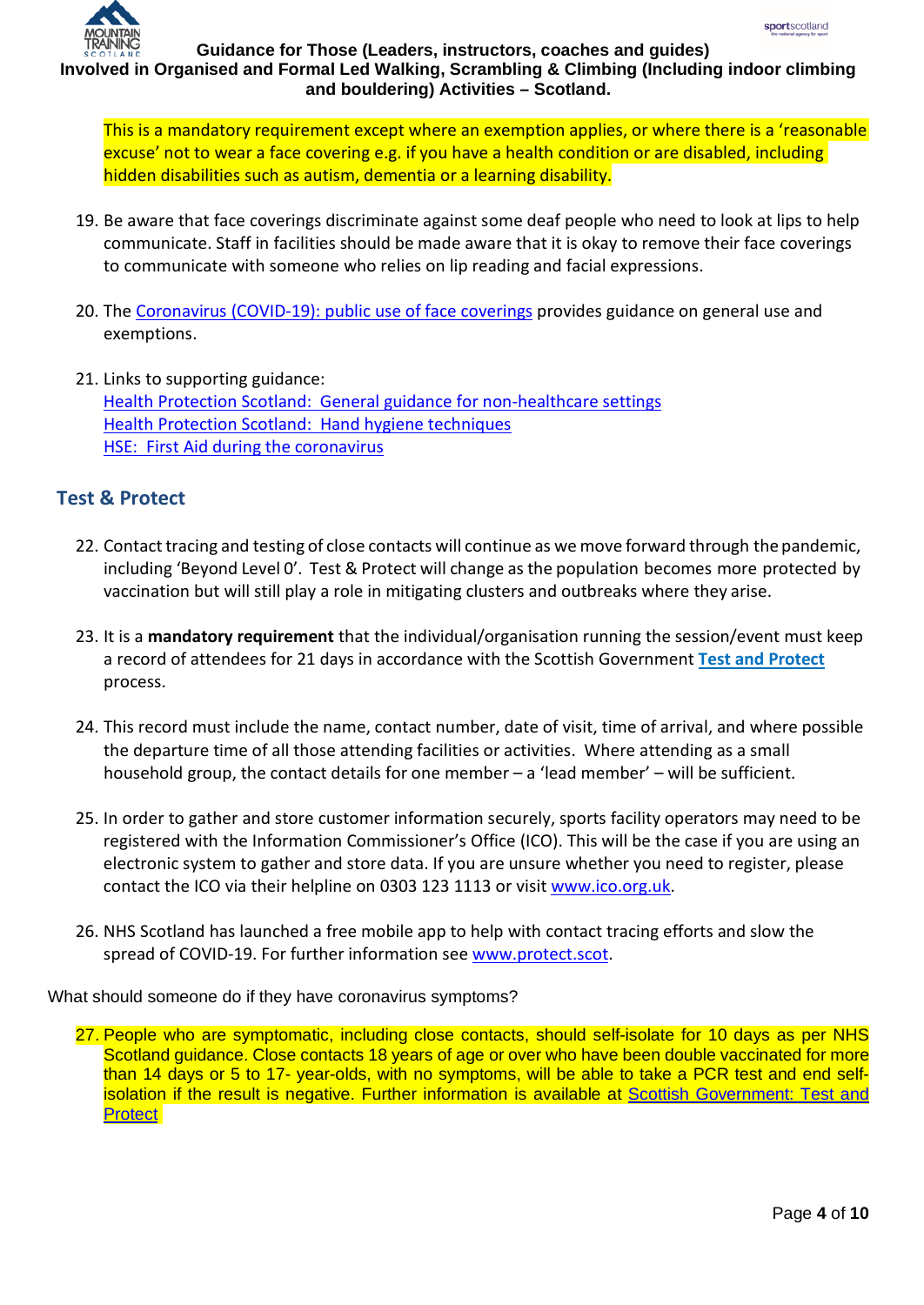

## **Involved in Organised and Formal Led Walking, Scrambling & Climbing (Including indoor climbing and bouldering) Activities – Scotland.**

- 28. Those aged 5-17 years of age will also be able to take a PCR test and end self- isolation (without being double vaccinated) if the test result is negative. This approach will be encouraged but not required for children under 5 years.
- 29. No one who is self-isolating should attend an organized mountain-related activity.

### **Travel Restrictions**

**'Beyond Level 0' no travel restrictions will be applicable, within or between areas in Scotland, which are not categorised under the protection level system.**

30. For details regarding specific travel restrictions related to local restrictions etc please see [TABLE A.](#page-7-0)

#### **Travelling safely**

31. Current advice is you should not share a vehicle with anyone from another household, unless you absolutely have to. If you or your participants must travel, you should only do so with members of your own, or extended, household. Be mindful of potential honeypot paths, areas, and parking – be creative. Please reference the link below for further guidance and advice:

**[Transport Scotland -](https://www.transport.gov.scot/coronavirus-covid-19/transport-transition-plan/advice-on-how-to-travel-safely/#section-63888) how to travel safely** When choosing venues please:

- Consider locations which can accommodate larger number of cars or where there are no anticipated parking challenges.
- Keep to small groups of people at any one time
- 32. There may be occasions, such as the result of an accident or emergency, when there is no alternative but to travel with people out with your household. On such occasions, you should:
	- share the transport with the same people each time and limit the number of people in the vehicle to as few as possible, ideally no more than 2 (applies to adults and children aged 12 and over)
	- use the biggest vehicle available for car sharing purposes
	- occupants should sit as far apart as possible, ideally the passenger should sit in the back seat diagonally opposite the driver, aiming for 2 metre distancing between occupants
	- windows in the car should be opened as far as possible taking account of weather conditions to improve ventilation in the space
	- occupants in the car, including the driver, should wear a face covering provided it does not compromise driver safety in any way
	- occupants should perform hand hygiene before entering the vehicle and again on leaving the vehicle
	- occupants should avoid eating in the vehicle
	- passengers in the vehicle should minimise any surfaces touched
	- keep the volume of any music/radio to a minimum to prevent the need to raise voices in the car • the longer the journey, the higher the risk; keep journey times to the minimum feasible and do not linger in the vehicle before or after the journey itself where non-household members are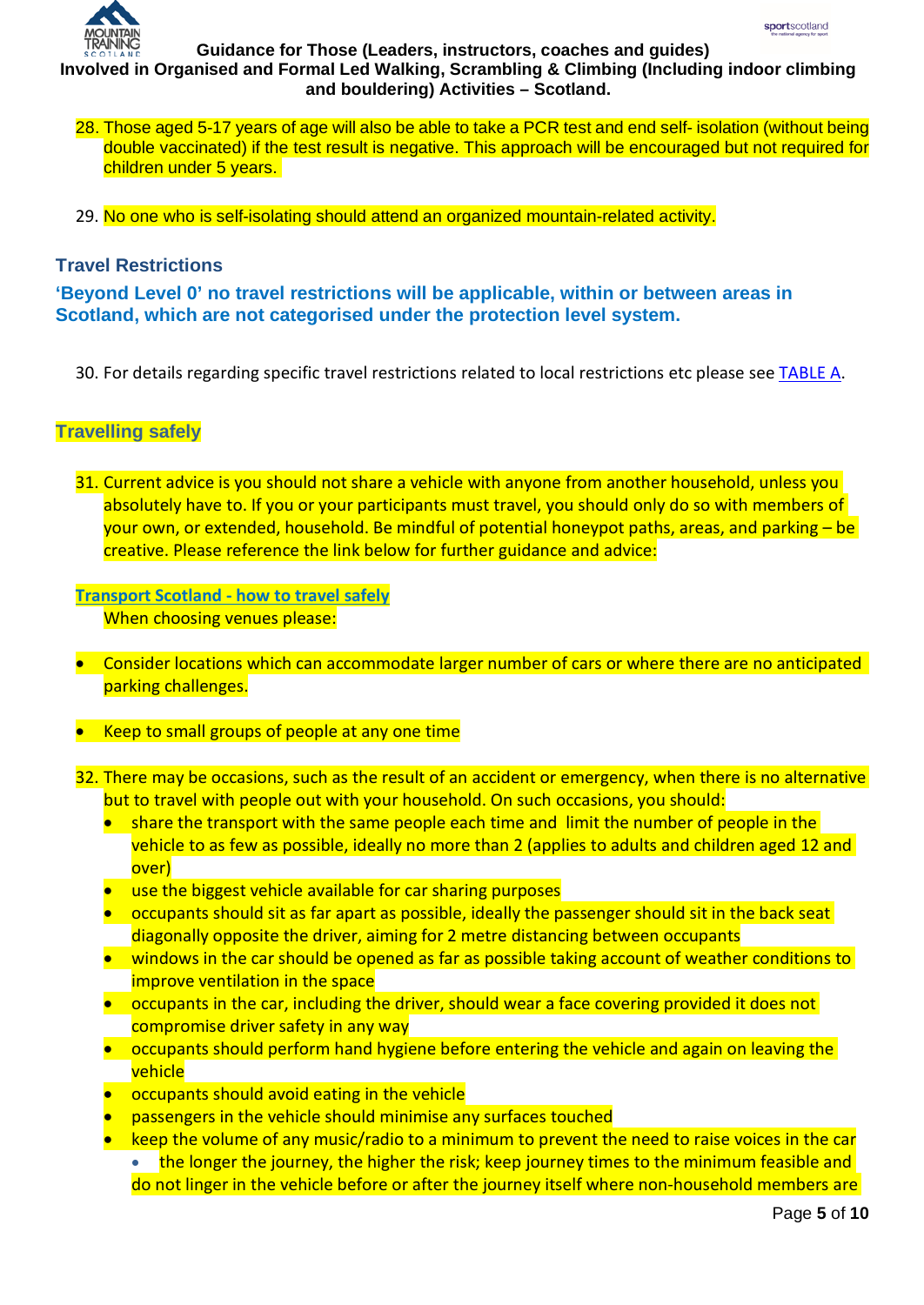

car-sharing, the car must be cleaned regularly (at least daily) and particular attention should be paid to high risk touch points such as door handles, electronic buttons and seat belts. General purpose detergent is sufficient unless a symptomatic or confirmed case of COVID-19 has been in the vehicle in which case a disinfectant (e.g. chlorine-based product) should be used

#### **Indoor Climbing Activity**

- 33. Indoor climbing facilities are open. The Association of British Climbing Walls has produced [guidelines](https://www.mountaineering.scot/assets/contentfiles/media-upload/ABC_Covid-19_Reopening_Guide_Scotland_-_final_draft.pdf)  [for the reopening of Scottish climbing gym industry during physical distancing](https://www.mountaineering.scot/assets/contentfiles/media-upload/ABC_Covid-19_Reopening_Guide_Scotland_-_final_draft.pdf) based around this guidance. Reference [Table A](#page-7-0) for what activity is possible under the various protection levels.
- 34. This guidance for indoor organised and formal led group activity does not reference a 'bubble size'. Assuming indoor climbing activity is permitted within the prevailing protection level, organised formal led indoor climbing activity group size for each indoor climbing facility is dependent on the outcome of the facilities risk assessment (which will take into consideration the overall venue area/layout/ventilation capacity etc).
- 35. Face coverings must be worn by coaches when indoors, except where an exemption applies.
- 36. This webpage from ClimbScotland details [which climbing walls are open in Scotland](https://www.climbscotland.net/what%60s-happening/news/what-walls-are-open-) and their booking arrangements and customer information BUT please check with the wall regarding your plans prior to turning up with your course.

### **Children's Organised Mountain-Related Activity**

- 37. For organised mountain-related activity group sizes please refer to **[Table A.](#page-7-0)**
- 38. Leaders, coaches and instructors working with children should familiarise themselves with the additional considerations developed by **Children 1st**: [Child Wellbeing and Protection Considerations.](http://www.sportscotland.org.uk/media/5774/cyp-return-to-sport-after-covid-19.pdf) Sportscotland also offer [on-line training modules.](https://sportscotland.org.uk/training/)

## **Equality & Inclusion**

- 39. Covid-19 is affecting everyone. But the impact of the pandemic is not being felt equally. Before the pandemic certain groups were less likely to participate in sport and physical activity. These groups are also the most at risk of worsening inequalities due to Covid-19:
- Older people
- Disabled people
- Ethnic minorities
- Women
- People from deprived communities
- 40. The evidence emerging has clear implications for how we design and deliver sport and physical activity. Some key areas for consideration include;
- 41. **Communication** Digital exclusion is a key issue. With so many services and so much information moving online it risks worsening the health impacts of the pandemic. Consider thinking innovatively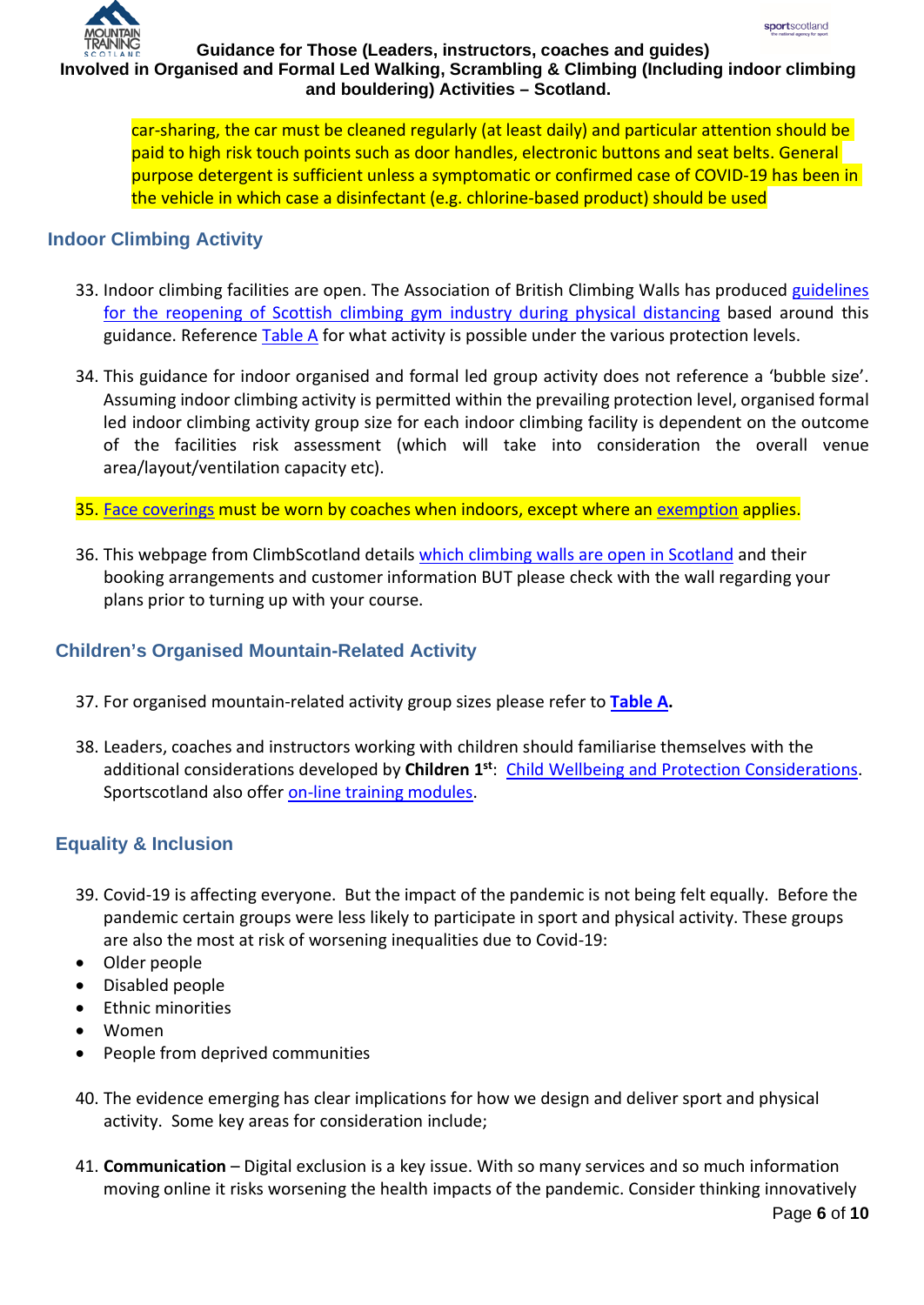

## **Involved in Organised and Formal Led Walking, Scrambling & Climbing (Including indoor climbing and bouldering) Activities – Scotland.**

about the range of ways you can provide information to people about outdoor mountain-related activity.

- 42. **Accessibility** Accessibility of our environments is another key issue emerging from the pandemic. As outdoor activity resumes it's important to build understanding of people's specific accessibility needs around things like hygiene, physical distancing and face coverings so you can provide the best possible support to people to take part in outdoor mountain-related activity.
- 43. **Anxiety, mental health and wellbeing** The pandemic is leading to an increased risk of anxiety and mental ill-health for people who share all characteristics. It is known that outdoor activity can have significant benefits for people's mental health so it's vital that you continue to promote those benefits, so people are encouraged to get involved.
- 44. **Confidence** Confidence to return to sport is a big issue across all groups. It is known that some groups are at higher risk from Covid-19 than others (including some ethnic minorities, disabled people and households experiencing poverty). These groups may be even more nervous about returning to outdoor activity or starting to participate. They are also less likely to participate in outdoor activity in the first place, so please consider the need to give extra attention to their needs to help build their confidence.
- 45. Where a participant with a disability requires functional support to enable their participation in physical activity and sport this can be provided without maintain physical distancing.
- 46. This support can be provided by a coach or other individual. In such circumstance the responsible 'Covid Officer' should consider appropriate mitigating actions as part of the risk assessment. For instance, providing appropriate PPE, limiting the number of participants an individual provides functional support to, limiting the duration spent in proximity, or a combination of actions.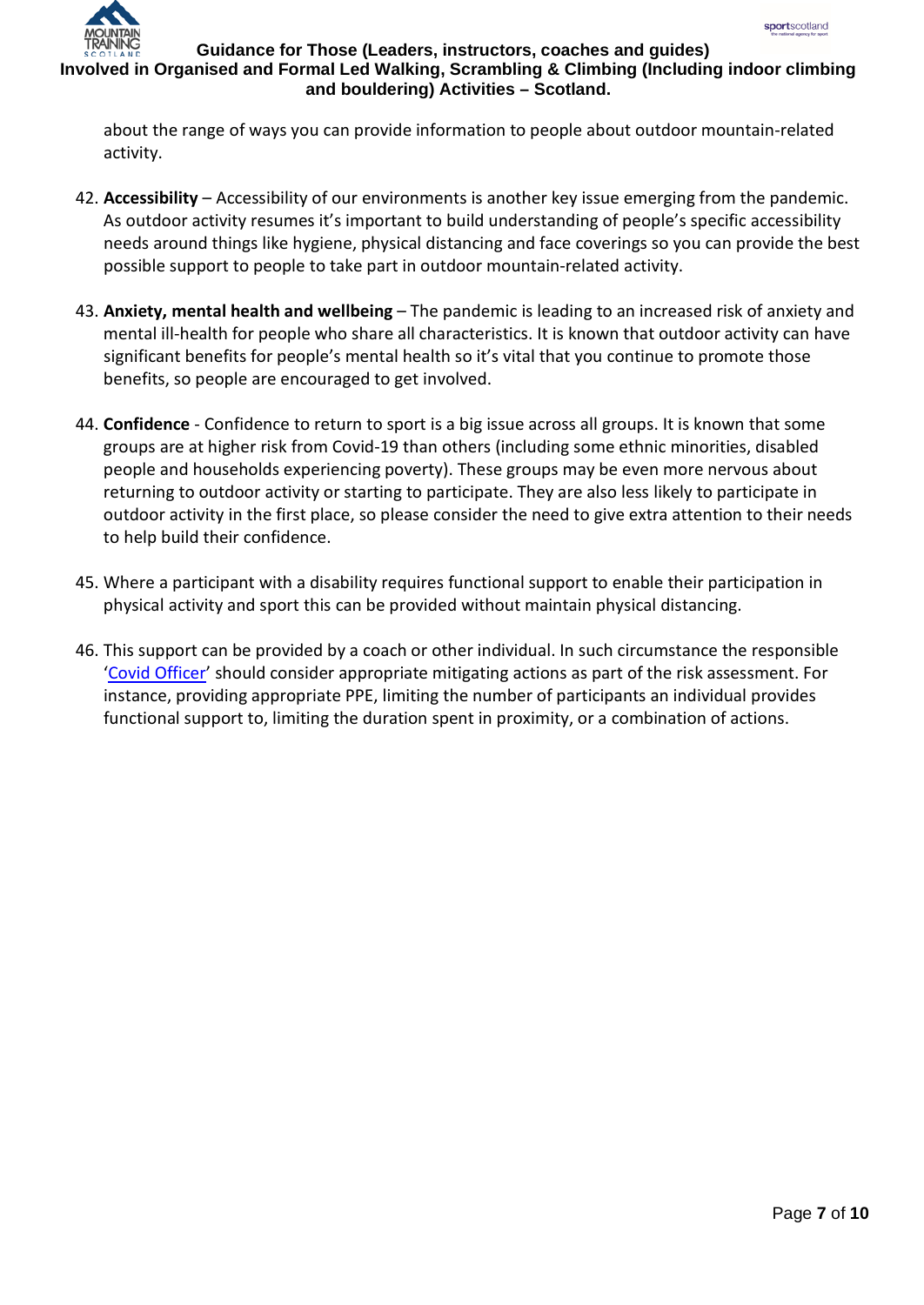

**Involved in Organised and Formal Led Walking, Scrambling & Climbing (Including indoor climbing and bouldering) Activities – Scotland.**

sportscotland

## **Table A: Mountain-related Activity Protection Levels**

<span id="page-7-0"></span>

|                                                    |                                                   | <b>Beyond</b><br>Level 0                                                                                                                                                                                                                                                                                                                                                                                                                                                                                                                      | Level 0                                                                               | Level 1                                                                                               | Level 2                                                                                                                                                                                                                                                                                                                                                                                                                                                                                                                                                                                                                                                | Level 3                                                                                                                                                                                           | Level 4                                                                                                                                   |
|----------------------------------------------------|---------------------------------------------------|-----------------------------------------------------------------------------------------------------------------------------------------------------------------------------------------------------------------------------------------------------------------------------------------------------------------------------------------------------------------------------------------------------------------------------------------------------------------------------------------------------------------------------------------------|---------------------------------------------------------------------------------------|-------------------------------------------------------------------------------------------------------|--------------------------------------------------------------------------------------------------------------------------------------------------------------------------------------------------------------------------------------------------------------------------------------------------------------------------------------------------------------------------------------------------------------------------------------------------------------------------------------------------------------------------------------------------------------------------------------------------------------------------------------------------------|---------------------------------------------------------------------------------------------------------------------------------------------------------------------------------------------------|-------------------------------------------------------------------------------------------------------------------------------------------|
| <b>OUTDOOR</b><br><b>SPORT</b><br><b>Organised</b> | <b>Overview</b>                                   | applicable.<br>Scottish Government guidance.<br>No bubble<br>restrictions<br><b>Total Daily Limit:</b><br>5000 participants                                                                                                                                                                                                                                                                                                                                                                                                                   | <b>Maximum bubble size:</b><br>500 participants*<br><b>Total Daily Limit:</b><br>5000 | <b>Maximum bubble</b><br>size: 100<br>participants*<br><b>Total Daily Limit:</b><br>1000 participants | No field of play bubble restrictions apply beyond Level 0, although limits on participation numbers at competition and events are<br>For Levels 0-4 outdoor sporting 'field of play bubbles' apply for organised sport as noted below. At Levels 0-2 figures exclude coaches<br>and support staff*. Multiple bubbles can be used for training, events, and competition if appropriate guidance, set out within this<br>document, is followed. Indoor and outdoor stadium, or equivalent events/competitions, involving spectators are subject to relevant<br>Maximum bubble size:<br>50 participants*<br><b>Total Daily Limit:</b><br>500 participants | Maximum of 30<br>participants.                                                                                                                                                                    | training/competition<br>Local<br>only.<br>U12s: max 30 including<br>coaches.<br>Over 12s/adults max 15<br>including coaches.              |
| outdoor<br>mountain<br>related activity            | <b>Children &amp; Young</b><br>people (u18 years) | Contact & non-contact                                                                                                                                                                                                                                                                                                                                                                                                                                                                                                                         | <b>Contact &amp; non-contact</b><br>activity                                          | Contact & non-<br>contact sport<br>permitted                                                          | <b>Contact &amp; non-contact</b><br>sport permitted                                                                                                                                                                                                                                                                                                                                                                                                                                                                                                                                                                                                    | <b>Contact &amp; non-contact</b><br>sport permitted                                                                                                                                               | <b>U12s: Contact sport</b><br>permitted<br>12-17 years: Non-<br>contact sport permitted                                                   |
|                                                    | Adults (18+ years)                                | sport & PA permitted                                                                                                                                                                                                                                                                                                                                                                                                                                                                                                                          |                                                                                       |                                                                                                       |                                                                                                                                                                                                                                                                                                                                                                                                                                                                                                                                                                                                                                                        | <b>Non-contact sport</b><br>permitted<br><b>Contact sport</b><br>prohibited                                                                                                                       | <b>Non-contact sport</b><br>permitted<br><b>Contact sport prohibited</b>                                                                  |
|                                                    | <b>Overview</b>                                   | Organised indoor sport or physical activity should follow Scottish Government Covid-19: sport and leisure facilities and sport specific SGB Guidance.<br>'Group' activity refers to adults, who take part in organised sport or physical activity, where the number of participants is larger than allowed under normal household<br>rules. 'Individual exercise' refers to organised sport or physical activity which takes place within household rules i.e. 1:1 coaching. For further information see definitions<br>within this guidance. |                                                                                       |                                                                                                       |                                                                                                                                                                                                                                                                                                                                                                                                                                                                                                                                                                                                                                                        |                                                                                                                                                                                                   |                                                                                                                                           |
| <b>INDOOR SPORT</b><br><b>Organised</b>            | <b>Children &amp; Young</b><br>people (u18 years) | <b>Contact &amp; non-</b><br>contact sport & PA<br>permitted                                                                                                                                                                                                                                                                                                                                                                                                                                                                                  | <b>Contact &amp; non-</b><br>contact sport<br>permitted                               | Contact & non-<br>contact sport<br>permitted                                                          | <b>Contact &amp; non-</b><br>contact sport<br>permitted                                                                                                                                                                                                                                                                                                                                                                                                                                                                                                                                                                                                | <b>Contact &amp; non-</b><br>contact sport<br>permitted                                                                                                                                           | <b>Indoor sport</b><br>prohibited:<br><b>Climbing walls,</b><br>leisure Centres,<br>gyms and other<br>indoor sports<br>facilities closed. |
| indoor climbing<br>and bouldering.                 | Adults (18+ years)                                |                                                                                                                                                                                                                                                                                                                                                                                                                                                                                                                                               |                                                                                       | <b>Non-contact</b><br>sport permitted<br><b>Contact sport</b><br>prohibited                           | <b>Non-contact sport</b><br>permitted<br><b>Contact sport</b><br>prohibited                                                                                                                                                                                                                                                                                                                                                                                                                                                                                                                                                                            | Indoor individual<br>exercise only; 1 to 1<br><b>Coaching based on the</b><br>2 household rule with<br>the instructor/coach<br>being 1 household.<br>No contact or non-<br>contact group activity |                                                                                                                                           |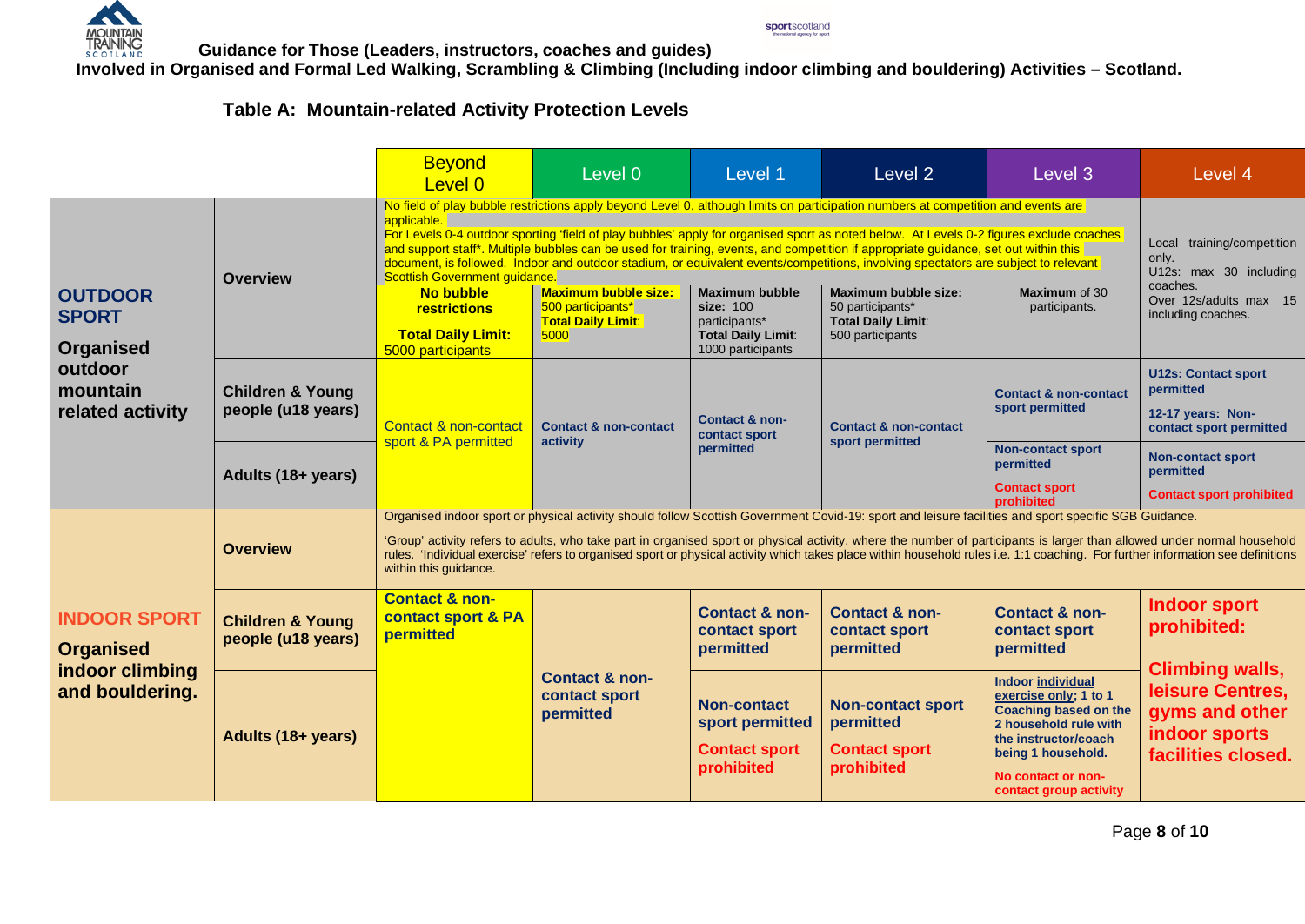

**Involved in Organised and Formal Led Walking, Scrambling & Climbing (Including indoor climbing and bouldering) Activities – Scotland.**

sportscotland

|                                  |                                                                           | <b>Beyond</b><br>Level 0                                                                                                                                                                                                                                                                                                                                                  | Level 0                                                                                                                                                                                                                                                                                                                                                                                                     | Level 1                                                                                                                                                                 | Level 2                                                                                                                                                        | Level 3                                                                                                                                                           | Level 4                                                                                                                                                                                                          |  |
|----------------------------------|---------------------------------------------------------------------------|---------------------------------------------------------------------------------------------------------------------------------------------------------------------------------------------------------------------------------------------------------------------------------------------------------------------------------------------------------------------------|-------------------------------------------------------------------------------------------------------------------------------------------------------------------------------------------------------------------------------------------------------------------------------------------------------------------------------------------------------------------------------------------------------------|-------------------------------------------------------------------------------------------------------------------------------------------------------------------------|----------------------------------------------------------------------------------------------------------------------------------------------------------------|-------------------------------------------------------------------------------------------------------------------------------------------------------------------|------------------------------------------------------------------------------------------------------------------------------------------------------------------------------------------------------------------|--|
| <b>COACHING</b>                  | <b>Overview</b>                                                           | General guidance is available within this document for coaches, leaders, instructors and guides, herein referred to as leaders. In<br>addition Getting Coaches Ready for Sport provides a 4-stage approach/checklist to further support leaders to plan and deliver safe<br>sessions.                                                                                     |                                                                                                                                                                                                                                                                                                                                                                                                             |                                                                                                                                                                         |                                                                                                                                                                |                                                                                                                                                                   |                                                                                                                                                                                                                  |  |
|                                  | <b>Indoor &amp; Outdoor</b><br>coaching                                   | The local protection level in place for sport and physical activity will dictate what activity can be coached, indoors and outdoors and to<br>whom in that area. See indoor / outdoor above for further information.<br>Leaders can take multiple indoor sessions per day, however the numbers allowed in each session will depend upon the protection<br>level in place. |                                                                                                                                                                                                                                                                                                                                                                                                             |                                                                                                                                                                         |                                                                                                                                                                |                                                                                                                                                                   |                                                                                                                                                                                                                  |  |
| <b>TRAVEL</b>                    | <b>Indoor / Outdoor</b><br><b>Sport &amp; Physical</b><br><b>Activity</b> | For further information please refer to <b>Travel Guidance</b> within this document                                                                                                                                                                                                                                                                                       |                                                                                                                                                                                                                                                                                                                                                                                                             |                                                                                                                                                                         |                                                                                                                                                                |                                                                                                                                                                   |                                                                                                                                                                                                                  |  |
| <b>OVERNIGHT</b><br><b>STAYS</b> | 'Wild' Camping;<br><b>Tourist</b><br>accommodation                        | 'Wild camping'<br>allowed in line with<br>social mixing limits<br>and Scottish Outdoor<br><b>Access Code (SOAC)</b><br><b>Tourist</b><br>accommodation open<br>but must follow<br>in-house socialising<br>rules.                                                                                                                                                          | 'Wild camping'<br>allowed in line with<br>social mixing limits<br>and Scottish Outdoor<br>Access Code (SOAC);<br><b>Tourist</b><br>accommodation open<br>but must follow<br>in-house socialising<br>rules.                                                                                                                                                                                                  | 'Wild camping'<br>allowed in line<br>with social mixing<br>limits and SOAC;<br>Tourist<br>accommodation<br>open but must<br>follow<br>in-house<br>socialising<br>rules. | 'Wild camping' allowed<br>in line with social<br>mixing limits and<br>SOAC;<br>Tourist accommodation<br>open but must follow<br>in-house socialising<br>rules. | 'Wild camping'<br>allowed in line with<br>social mixing limits<br>and SOAC;<br>Tourist<br>accommodation open<br>but must follow<br>in-house socialising<br>rules. | Camping only within<br>own LA and as part of<br>organised mountain-<br>related activity in line<br>with continuing Level 4<br>restrictions and the<br>SOAC; Accommodation<br>only open for essential<br>workers. |  |
|                                  | <b>Contractors &amp; Staff</b>                                            |                                                                                                                                                                                                                                                                                                                                                                           | Sports facility operators must ensure that Scottish Government guidance on workforce planning in sport &<br>leisure facilities is followed for contractors and staff and ensure existing health and safety advice is maintained<br>and aligned. This should be detailed in the risk assessment.                                                                                                             |                                                                                                                                                                         |                                                                                                                                                                |                                                                                                                                                                   |                                                                                                                                                                                                                  |  |
| <b>WORKFORCE</b>                 | <b>Meeting Rooms</b>                                                      |                                                                                                                                                                                                                                                                                                                                                                           | Although gym and leisure facilities can open up to Level 3, we would encourage providers to consider whether<br>meetings and training must be completed in person or whether alternative approaches can be used. If it is<br>essential that meetings and training takes place in person, Scottish Government guidance for general<br>workplaces must be followed and a risk assessment should be completed. |                                                                                                                                                                         |                                                                                                                                                                |                                                                                                                                                                   |                                                                                                                                                                                                                  |  |